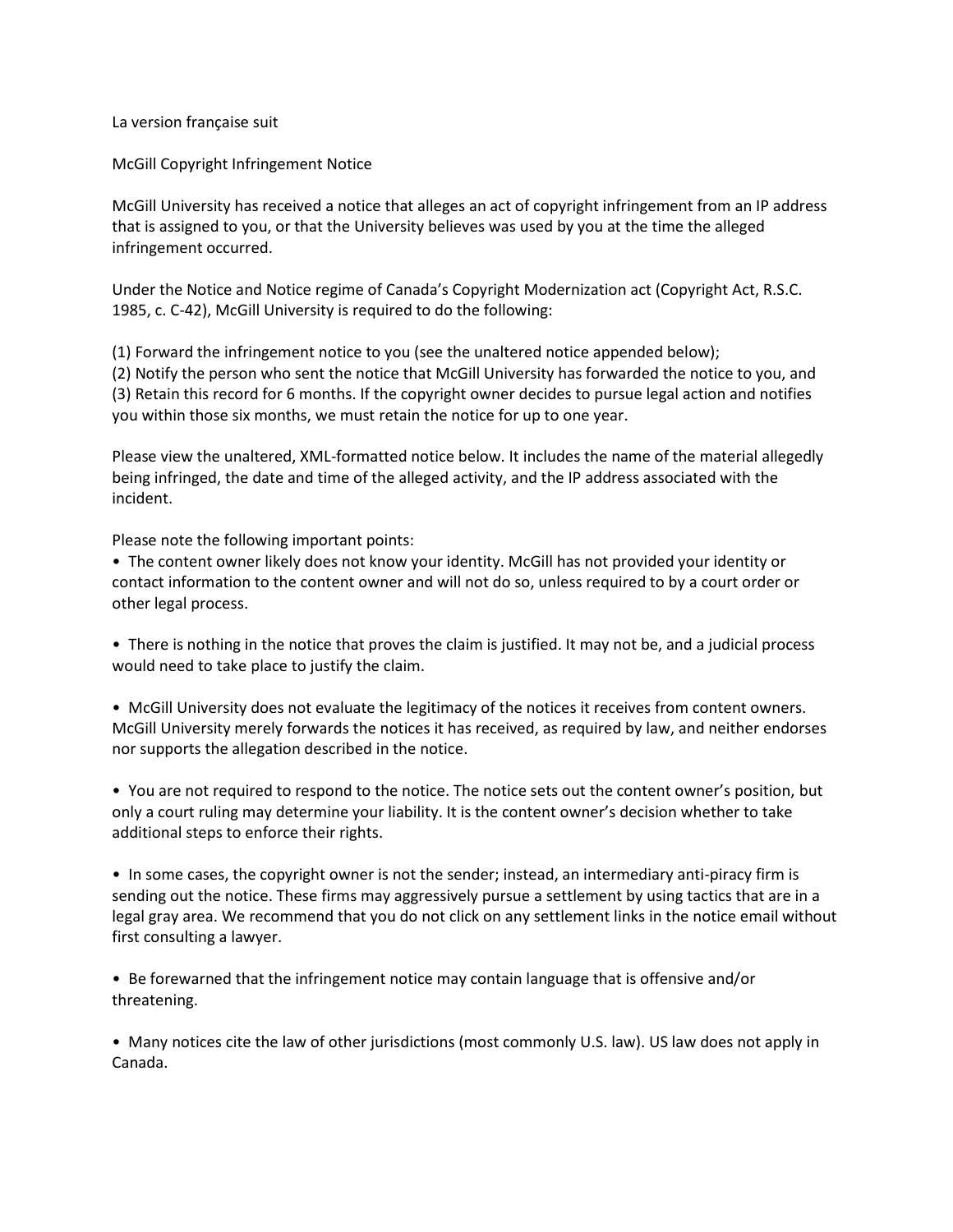The Policy on the Responsible Use of McGill Information Technology Resources reinforces the requirement to respect copyright law in the following two clauses:

"2.2. Authorized Users shall use McGill IT Resources in an ethical, responsible and lawful manner, in accordance with University policies."

"2.6. Authorized Users shall respect the intellectual property, including but not limited to, trademarks and copyrights, of owners of software and Data stored in or transmitted through McGill IT Resources, including library and archival resources."

A copyright infringement violation may result in a disciplinary action by the University.

## \*\*\*\*\*\*\*\*\*\*\*\*\*\*\*\*\*\*\*\*\*\*\*\*\*\*\*\*\*\*\*\*\*\*\*\*\*\*\*

Avis de violation du droit d'auteur de McGill

L'Université McGill a reçu un avis qui prétend qu'il y a eu un acte de violation du droit d'auteur provenant d'une adresse IP qui vous est assignée ou que l'Université croit vous était assignée au moment de la présumée violation.

En vertu du régime d'avis et avis de la Loi canadienne sur la modernisation du droit d'auteur (Loi sur le droit d'auteur, L.R.C. 1985, ch. C-42), l'Université McGill est tenue de faire ce qui suit :

(1) Vous transmettre l'avis de violation (voir l'avis inchangé ci-dessous);

(2) Aviser la personne qui a envoyé l'avis que l'Université McGill vous a transmis cet avis et,

(3) Conserver cet enregistrement pendant 6 mois. Si le titulaire du droit d'auteur décide d'entamer une poursuite judiciaire et vous en informe au cours de ces 6 mois, nous devons conserver l'avis pendant un an.

Veuillez vous référer à l'avis inchangé, au format XML, ci-dessus. Cet avis contient le nom du matériel touché par la violation du droit d'auteur, la date et l'heure de la présumée violation ainsi que l'adresse IP associée à l'incident.

Veuillez noter les points importants suivants :

• Le propriétaire du contenu ne connaît probablement pas votre identité. McGill n'a pas fourni votre identité ou vos informations au propriétaire du contenu et ne le fera pas, à moins qu'un ordre de la cour ou autre procédure judiciaire lui en oblige.

• Il n'y a rien dans l'avis qui prouve que la réclamation est justifiée. Ce n'est peut-être pas le cas et un processus judiciaire devrait avoir lieu pour justifier la réclamation.

• L'Université McGill n'évalue pas la légitimité des avis qu'elle reçoit de la part des propriétaires du contenu. L'Université McGill transmet simplement les avis tels qu'ils ont été reçus, conformément à la loi, et n'approuve ni ne soutient l'allégation décrite dans l'avis.

• Vous n'êtes pas tenu de répondre à l'avis. L'avis énonce la position du propriétaire du contenu, mais seule une décision du tribunal peut déterminer votre responsabilité. C'est la décision du propriétaire du contenu d'entreprendre des démarches supplémentaires pour faire valoir ses droits.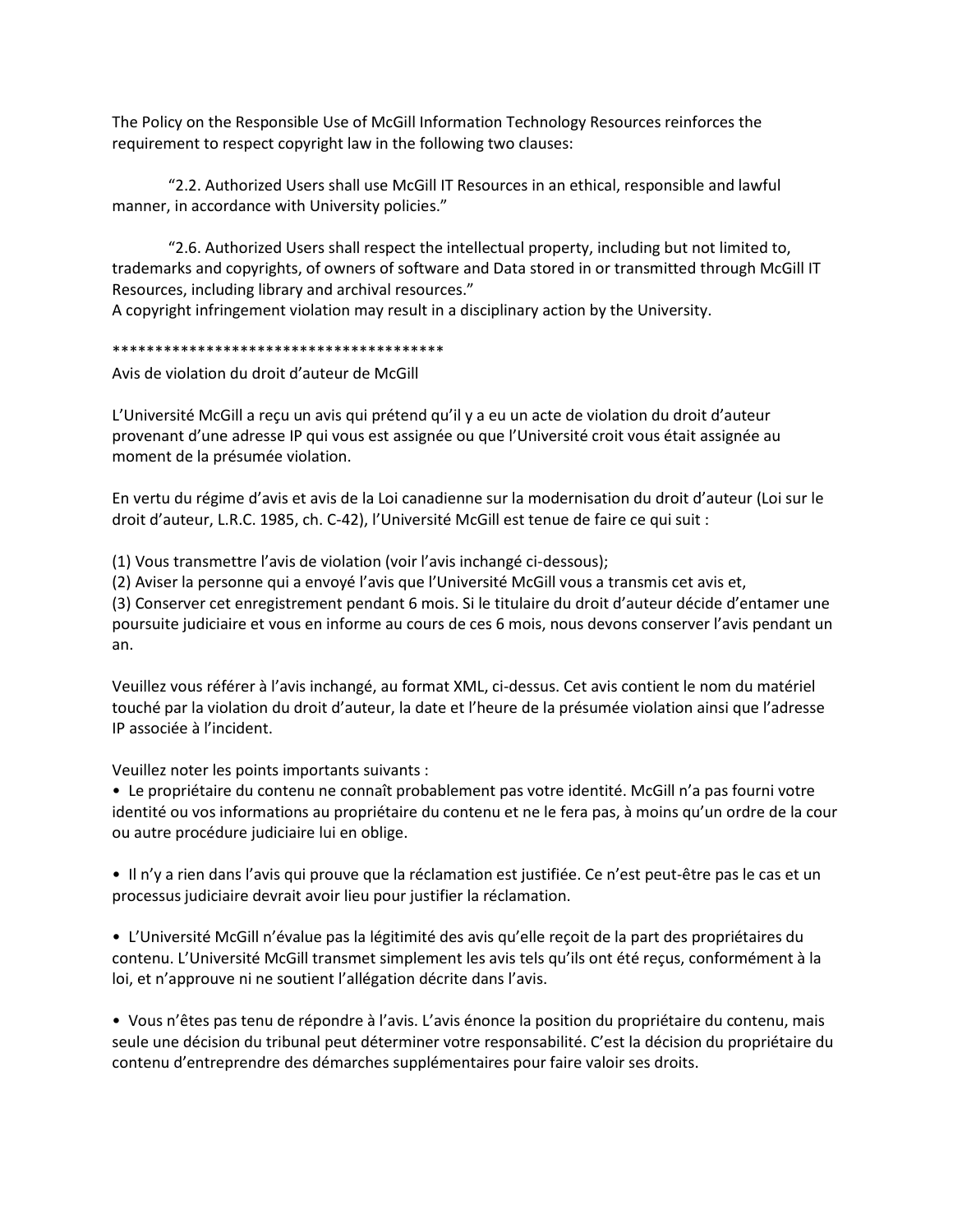• Dans certains cas, le titulaire du droit d'auteur n'est pas l'expéditeur, c'est plutôt une firme intermédiaire contre le piratage qui envoie l'avis. Ces entreprises peuvent se montrer agressives et user de moyens douteux afin d'aboutir à une entente. Nous vous recommandons de ne pas cliquer sur les liens d'entente qui se retrouve dans l'avis avant d'avoir consulté un avocat.

• Soyez prévenu que l'avis de violation peut contenir un langage offensant et/ou menaçant.

• Plusieurs avis citent la loi d'autres juridictions (le plus souvent des lois américaines). La législation américaine ne s'applique pas ici au Canada.

La politique sur l'utilisation responsable des ressources en technologie de l'information de McGill renforce l'obligation de respecter le droit d'auteur dans les clauses suivantes :

"2.2. Les utilisateurs autorisés doivent utiliser les ressources informatiques de McGill de manière éthique, responsable et légale, conformément aux politiques de l'Université"

"2.6. Les utilisateurs autorisés doivent respecter la propriété intellectuelle, y compris, mais sans s'y limiter, les marques déposées et le droit d'auteur des propriétaires de logiciel et de données stockées ou transmises par les ressources informatiques de McGill, y compris les ressources de bibliothèques et d'archives."

-----BEGIN COPYRIGHT INFRINGEMENT CLAIM-----

Hash: SHA256

\*\*\*NOTE TO MCGILL UNIVERSITY: Pursuant to the provisions of Sections 41.25 and 41.26 of the Canada Copyright Act, please electronically forward as soon as feasible the entire copyright infringement notice set forth below to the ACCOUNT HOLDER OF IP ADDRESS xxx.xxx.xx.xx at yyyy-mm-dd hh:mm:ss North American Eastern Time and inform us on behalf of Rights Owner once it has been forwarded or (if applicable) the reason it was not possible for you to do so.\*\*\*

January 1, 20xx

NOTICE TO MCGILL UNIVERSITY ACCOUNT HOLDER IP ADDRESS xxx.xxx.xx.xx at yyyy-mm-dd hh:mm:ss North American Eastern Time

Re: Notice of Unauthorized Use of Copyright Owned by Something Films Inc, Case #: C########

This notice is intended solely for the primary McGill University service account holder.

Agency Name International ("ACRONYM") is the agent for Something Films Inc (hereinafter "Rights Owner") whose address is Street\_Address. All communications with Something Films Inc with respect of this notice should be made to our attention as its agent. ACRONYM's contact information is shown below.

Rights Owner owns all right, title and interest, including copyrights, in and to the work listed below (hereinafter the "Work"). (Some individuals may find certain words in titles of works to be offensive.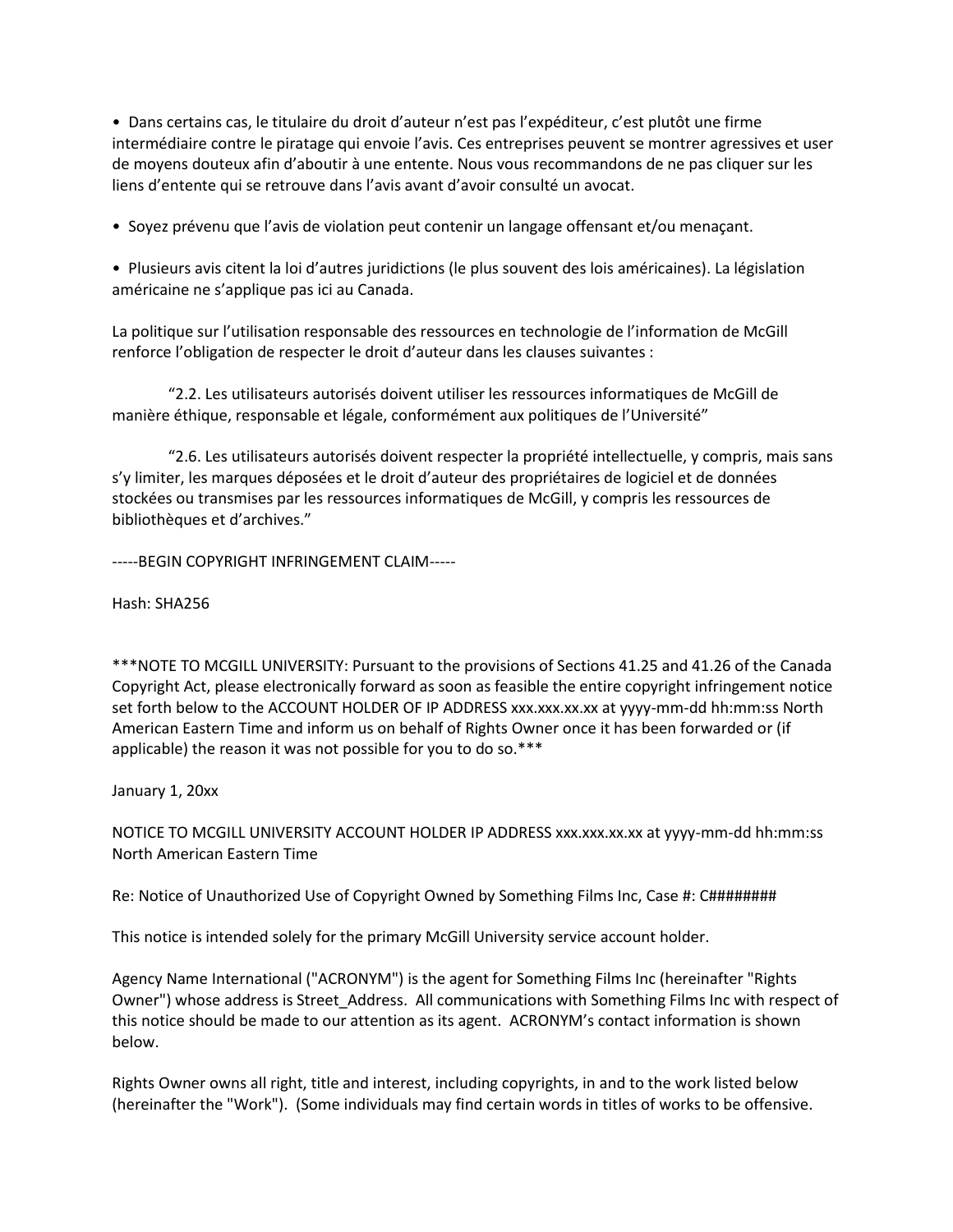ACRONYM apologizes in advance if this is the case.) For independent confirmation that ACRONYM is authorized to represent Something Films Inc, please visit:<http://www.somethingfilms.com/>

Your Internet account has been identified as having been used in the unauthorized copying, performance, and/or distribution, via peer-to-peer sharing, of the Work listed below. (Note that the time/date noted is the time/date that the unauthorized copying was identified. The actual downloading, copying, and/or distribution through your Internet account may have begun or occurred significantly earlier.)

Evidence: Work Title: Move\_Title Copyright Owner: Something Films Inc Unauthorized File Name: Move\_Title WEB-DL SPLIT SCENES MP4-RARBG Unauthorized Hash: hashtag Unauthorized File Size: byte\_number Unauthorized Protocol: BitTorrent Timestamp: yyyy-mm-dd hh:mm:ss North American Eastern Time Unauthorized IP Address: xxx.xxx.xx.xx Unauthorized Port: #######

The following files were included in the unauthorized copying, performance, and/or distribution: File 1: file1\_info [RARBG].mp4 File 2: file2\_info [RARBG].mp4 File 3: file3\_info [RARBG].mp4 File 4: file4\_info [RARBG].mp4

Something Films Inc is the sole and exclusive owner and distributor of the Work in Canada, and at no time have you, or anyone using your account, received authorization or consent to download or distribute Rights Owner's exclusive property.

Your ISP has forwarded this notice to you pursuant to provisions of the Canada Copyright Act.

In Canada, the unauthorized copying, performance, and/or distribution of Rights Owner's Work is illegal and is subject to civil sanctions (with statutory damages of up to \$5,000 or non-statutory damages that could be higher) and/or criminal sanctions, and is a violation of the Canada Copyright Act (R.S.C., 1985, c. C-42). The recent amendments to the Copyright Act, which came into force on November 2012, have confirmed Rights Owner's right to have its copyright protected in Canada.

Moreover, such copying, performance and/or distribution of unauthorized works may also violate (i) the Berne Convention for the Protection of Literary and Artistic Works, (ii) the Universal Copyright Convention, (iii) bilateral treaties with other countries (including Canada), and/or (iv) the copyright laws of Canada.

If you have questions about your legal rights, you should consult with your own legal counsel (i.e., barrister, solicitor, lawyer, and/or attorney).

AGENCY HAS BEEN AUTHORIZED BY RIGHTS OWNER TO OFFER A SETTLEMENT SOLUTION TO RESOLVE THIS MATTER AND PREVENT LEGAL ACTION.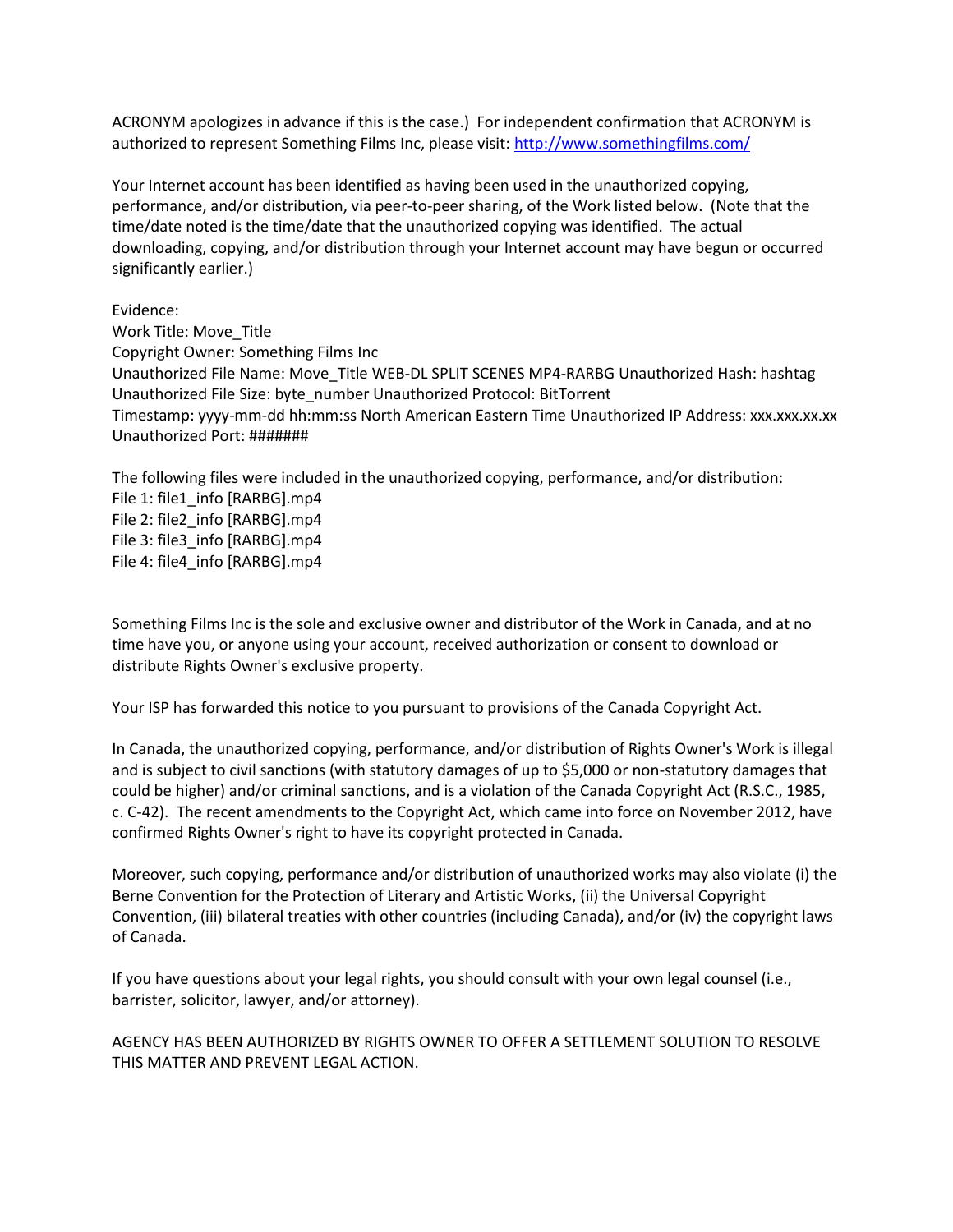You have until Saturday, Sept 4, 20xx to access the settlement offer and settle online. To access the settlement offer, please visit<https://www.copyrightsettlements.com/> and enter Case #: ######## and Password: pwd##. To access the settlement offer directly, please visit <https://www.copyrightsettlements.com/>

Settlement Information: Direct Settlement Link: [https://www.copyrightsettlements.com](https://www.copyrightsettlements.com/) Settlement Website[: https://www.copyrightsettlements.com/](https://www.copyrightsettlements.com/) Case #: ######## Password: pwd##

If this matter is not resolved by the date shown above, the original settlement offer will no longer be an option and any future resolution may require an increased payment from you.

In the event that Rights Owner proceeds with legal action against you, you will be required to produce all relevant documents, including electronic documents and files that bear on Rights Owner's claim against you. Until this matter is resolved, whether by settlement or otherwise, we require you to accept this as written notice to preserve any and all hard drives or other means of electronic storage used with your above referenced IP address and to take no steps whatsoever to remove, erase, discard, conceal, destroy or delete from any means of electronic storage any evidence of piracy and/or other illegal or unauthorized downloading and distribution of Rights Owner's Work.

This notice is NOT a bill or invoice. It is a notice made on behalf of Rights Owner of (i) a potential claim against you and/or those who you have allowed access to your Internet account for infringement of the Rights Owner's copyright in the Work, and (ii) an opportunity to completely resolve that claim now.

AGAIN, IF YOU HAVE QUESTIONS ABOUT YOUR LEGAL RIGHTS, YOU SHOULD CONSULT WITH YOUR OWN LEGAL COUNSEL (I.E., BARRISTER, SOLICITOR, LAWYER, AND/OR ATTORNEY).

Nothing contained or omitted from this correspondence is, or shall be deemed to be either a full statement of the facts or applicable law, an admission of any fact, or waiver or limitation of any of Rights Owner's rights or remedies, all of which are specifically retained and reserved.

The information in this notice is accurate. AGENCY has a good faith belief that use of the material in the manner complained of herein is not authorized by the copyright owner, its agent, or by operation of law. AGENCY and the undersigned declare under penalty of perjury, that AGENCY is authorized to act on behalf of Something Films Inc.

Sincerely,

Lawyer Name, Esq. AGENCY Legal Counsel [Mr. Lawyer is a lawyer admitted to practice law in California, United States of America.]

AGENCY International Street Address City, State, Country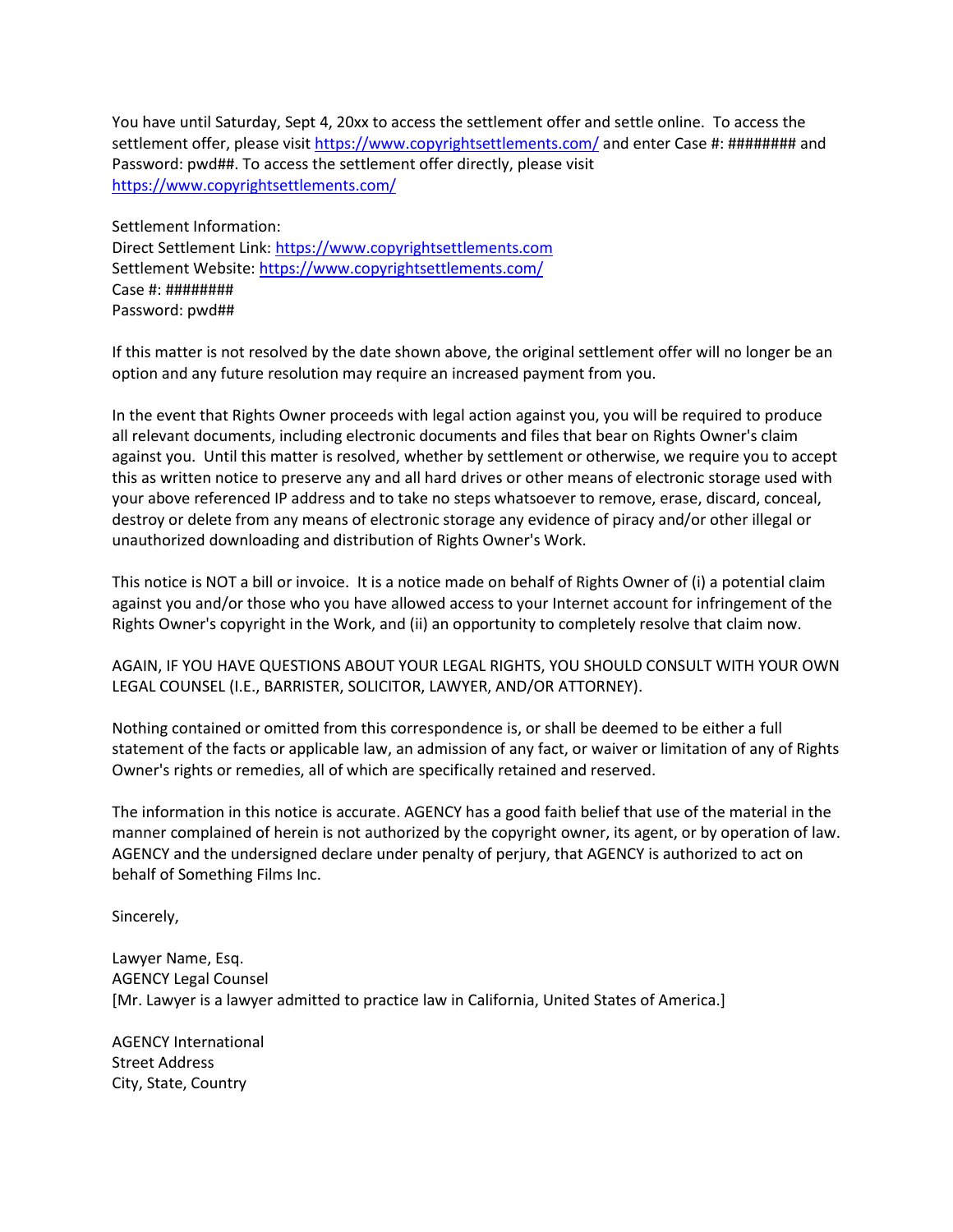Toll Free: +1-xxx-xxx-xxxx Email: support@agencycom Website[: www.copyrightsettlements.com](http://www.copyrightsettlements.com/)

- ----Start ACNS XML <?xml version="1.0" ?> <Infringement xmlns=["http://www.canacns.org/CAN-ACNS"](http://www.canacns.org/CAN-ACNS) xmlns:xsi=["http://www.w3.org/2001/XMLSchema-instance"](http://www.w3.org/2001/XMLSchema-instance) xsi:schemaLocation=["http://www.canacns.org/CAN-ACNS http://canacns.org/v1.1/CanACNSv1\\_1.xsd"](http://www.canacns.org/CAN-ACNS%20http:/canacns.org/v1.1/CanACNSv1_1.xsd)> <Case>

<ID>C######</ID>

<Ref\_URL[>https://www.copyrightsettlements.com/?u=C######1&amp;p=xvjdh</Ref\\_URL>](https://www.copyrightsettlements.com/?u=C######1&p=xvjdh</Ref_URL)

<Status>Open</Status>

<Severity>Normal</Severity>

</Case>

<Complainant>

<Entity>AGENCY International</Entity>

<Contact>lawyer\_name, Esq.</Contact>

<Address> AGENCY International, agent\_address</Address>

<Phone>(xxx) xxxx-xxxx</Phone>

<Email[>support@agent.com</Email>](mailto:support@agent.com%3c/Email)

<ContactURL[>https://www.agent.com/contact</ContactURL>](https://www.agent.com/contact%3c/ContactURL)

<Relationship\_To\_Content>

<Relationship>Agent</Relationship>

<Other>=</Other>

</Relationship\_To\_Content>

## </Complainant>

<Service\_Provider>

<Entity>McGill University</Entity>

<Contact>McGill University</Contact>

<Address>805 Sherbrooke St. West, Montreal, QC H3A-2K6, Canada</Address>

<Phone></Phone>

<Email[>copyright@mcgill.ca</Email>](mailto:copyright@mcgill.ca%3c/Email)

</Service\_Provider>

<Source>

<TimeStamp>2015-01-13T19:39:18Z</TimeStamp>

<IP\_Address>xxx.xxx.xx.xx</IP\_Address>

<Port>######</Port>

<DNS\_Name></DNS\_Name>

<Type>P2P</Type>

<SubType BaseType="P2P" Protocol="BITTORRENT" Application="Vuze

5.5.0.0"></SubType>

<Number\_Files>1</Number\_Files>

</Source>

<Content>

<Item>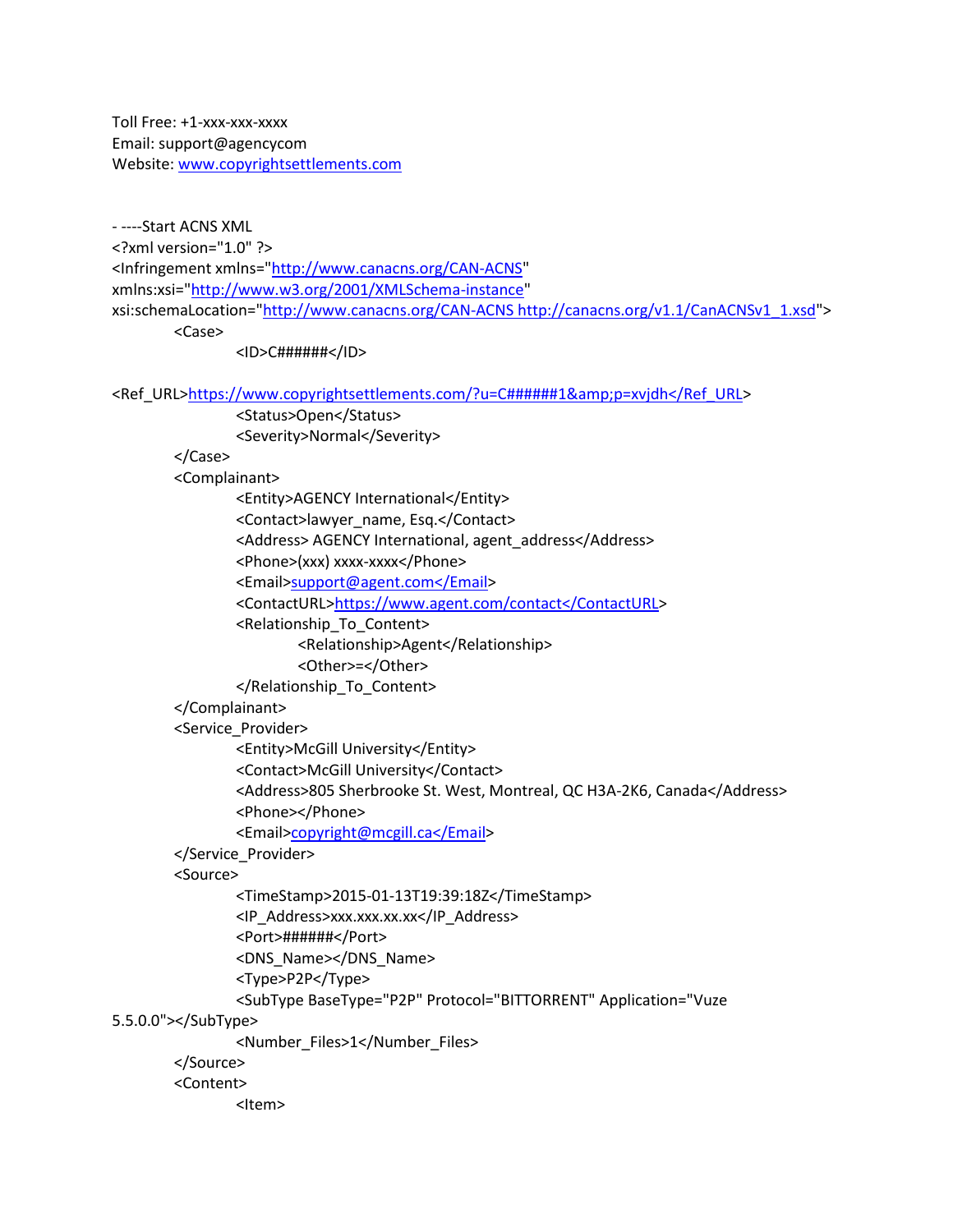<TimeStamp>yyyy-mm-dd-hh:mm:ss</TimeStamp> <AlsoSeen Start=" yyyy-mm-dd-hh:mm:ss " End=" yyyy-mm-dd-hh:mm:ss

"></AlsoSeen>

 <Title>title1</Title> <FileName> title1 WEB-DL SPLIT SCENES MP4-RARBG</FileName> <FileSize>1462672183</FileSize> <Type>Movie</Type> <Hash Type="SHA1">long….hash…code</Hash>

</Item>

```
 </Content>
```
 <Type Retraction="false" Infringement\_Details="Subsection 27(2.2)">Copyright Act (Canada)</Type>

<Detection>

<Asset>

<OriginalAssetName>title1</OriginalAssetName>

</Asset>

<ContentMatched Fingerprint="false" Video="true" Audio="true"

MatchThreshold="100" Human="true" />

<HashMatched>true</HashMatched>

<MetadataMatched>true</MetadataMatched>

<VerificationID></VerificationID>

```
 </Detection>
```
<Verification>

```
 <VerificationLevel Type="DT">5</VerificationLevel>
```
</Verification>

 <TextNotice><![CDATA[\*\*\*NOTE TO MCGILL UNIVERSITY: Pursuant to the provisions of Sections 41.25 and 41.26 of the Canada Copyright Act, please electronically forward as soon as feasible the entire copyright infringement notice set forth below to the ACCOUNT HOLDER OF IP ADDRESS xxx.xxx.xx.xx at yyyy-mm-dd hh:mm:ss North American Eastern Time and inform us on behalf of Rights Owner once it has been forwarded or (if applicable) the reason it was not possible for you to do so.\*\*\*

January 1, 20xx

NOTICE TO MCGILL UNIVERSITY ACCOUNT HOLDER IP ADDRESS xxx.xxx.xx.xx at yyyy-mm-dd hh:mm:ss North American Eastern Time

Re: Notice of Unauthorized Use of Copyright Owned by Something Films Inc, Case #: C#######

This notice is intended solely for the primary McGill University service account holder.

AGENCY International ("AGENCY") is the agent for Something Films Inc (hereinafter "Rights Owner") whose address is film\_company\_address, US. All communications with Something Films Inc with respect of this notice should be made to our attention as its agent. AGENCY contact information is shown below.

Rights Owner owns all right, title and interest, including copyrights, in and to the work listed below (hereinafter the "Work"). (Some individuals may find certain words in titles of works to be offensive.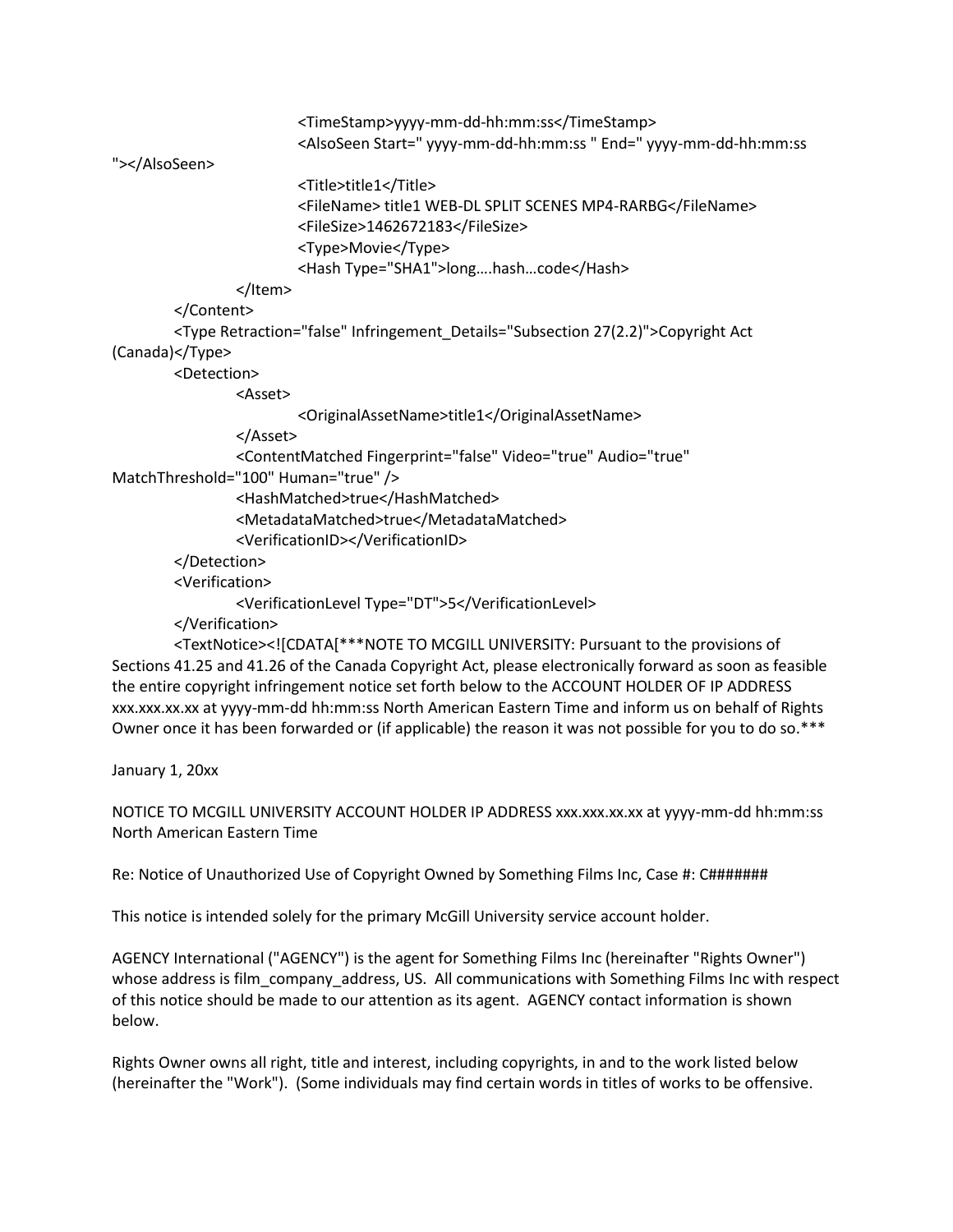AGENCY apologizes in advance if this is the case.) For independent confirmation that AGENCY is authorized to represent Something Films Inc, please visit: [http://something\\_films\\_URL.html](http://something_films_url.html/)

Your Internet account has been identified as having been used in the unauthorized copying, performance, and/or distribution, via peer-to-peer sharing, of the Work listed below. (Note that the time/date noted is the time/date that the unauthorized copying was identified. The actual downloading, copying, and/or distribution through your Internet account may have begun or occurred significantly earlier.)

Evidence: Evidence: Work Title: Move\_Title Copyright Owner: Something Films Inc Unauthorized File Name: Move\_Title WEB-DL SPLIT SCENES MP4-RARBG Unauthorized Hash: hashtag Unauthorized File Size: byte\_number Unauthorized Protocol: BitTorrent Timestamp: yyyy-mm-dd hh:mm:ss North American Eastern Time Unauthorized IP Address: xxx.xxx.xx.xx Unauthorized Port: #######

The following files were included in the unauthorized copying, performance, and/or distribution: File 1: file1\_info [RARBG].mp4 File 2: file2\_info [RARBG].mp4 File 3: file3\_info [RARBG].mp4 File 4: file4\_info [RARBG].mp4

Something Films Inc is the sole and exclusive owner and distributor of the Work in Canada, and at no time have you, or anyone using your account, received authorization or consent to download or distribute Rights Owner's exclusive property.

Your ISP has forwarded this notice to you pursuant to provisions of the Canada Copyright Act.

In Canada, the unauthorized copying, performance, and/or distribution of Rights Owner's Work is illegal and is subject to civil sanctions (with statutory damages of up to ,000 or non-statutory damages that could be higher) and/or criminal sanctions, and is a violation of the Canada Copyright Act (R.S.C., 1985, c. C-42). The recent amendments to the Copyright Act, which came into force on November 2012, have confirmed Rights Owner's right to have its copyright protected in Canada.

Moreover, such copying, performance and/or distribution of unauthorized works may also violate (i) the Berne Convention for the Protection of Literary and Artistic Works, (ii) the Universal Copyright Convention, (iii) bilateral treaties with other countries (including Canada), and/or (iv) the copyright laws of Canada.

If you have questions about your legal rights, you should consult with your own legal counsel (i.e., barrister, solicitor, lawyer, and/or attorney).

AGENCY HAS BEEN AUTHORIZED BY RIGHTS OWNER TO OFFER A SETTLEMENT SOLUTION TO RESOLVE THIS MATTER AND PREVENT LEGAL ACTION.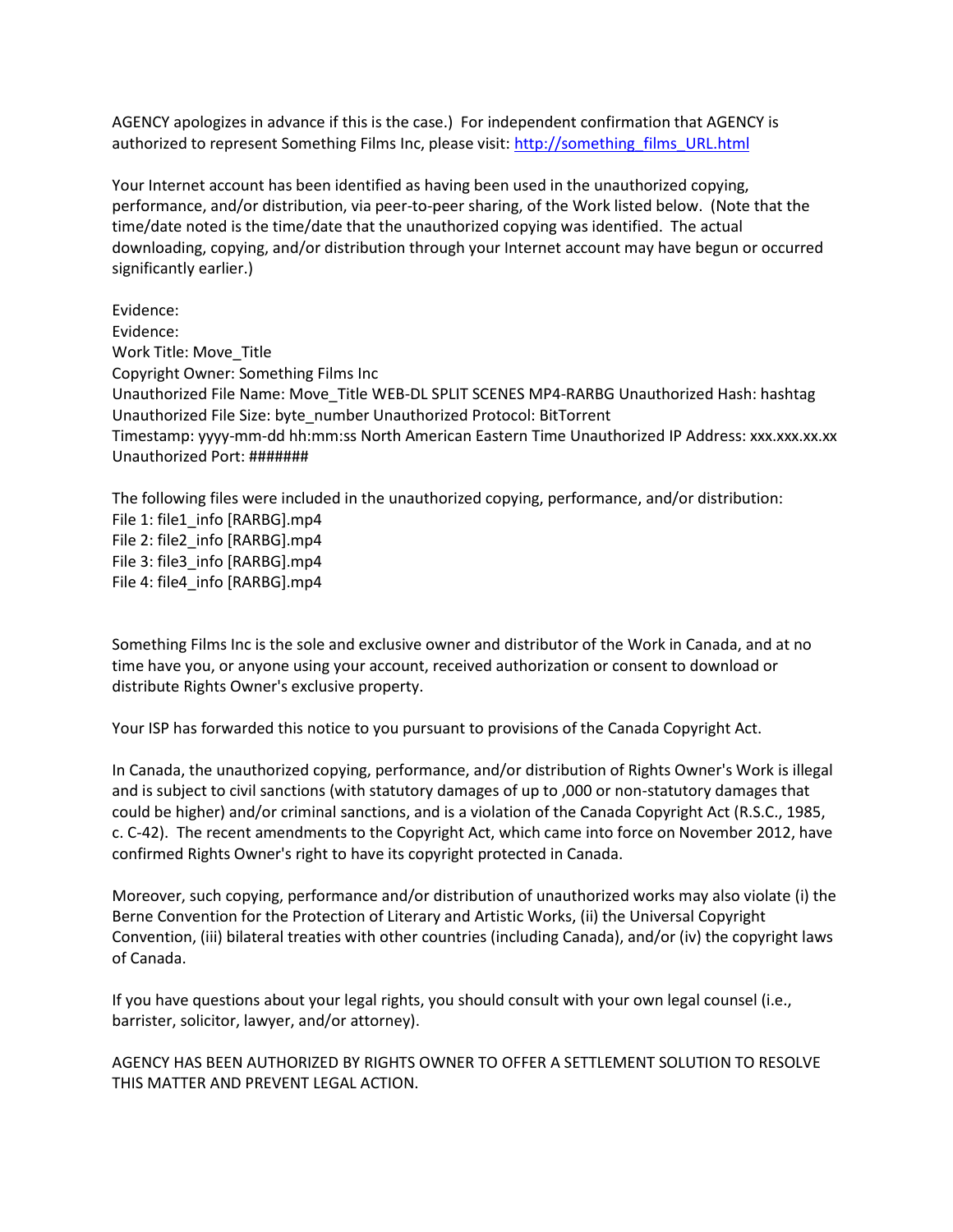You have until Saturday, April 4, 2015 to access the settlement offer and settle online. To access the settlement offer, please visit<https://www.copyrightsettlements.com/> and enter Case #: C2568291 and Password: xvjdh. To access the settlement offer directly, please visit <https://www.copyrightsettlements.com/?u=C#####>

Settlement Information: Direct Settlement Link: [https://www.copyrightsettlements.com](https://www.copyrightsettlements.com/) Settlement Website[: https://www.copyrightsettlements.com/](https://www.copyrightsettlements.com/) Case #: C###### Password: pwd##

If this matter is not resolved by the date shown above, the original settlement offer will no longer be an option and any future resolution may require an increased payment from you.

In the event that Rights Owner proceeds with legal action against you, you will be required to produce all relevant documents, including electronic documents and files that bear on Rights Owner's claim against you. Until this matter is resolved, whether by settlement or otherwise, we require you to accept this as written notice to preserve any and all hard drives or other means of electronic storage used with your above referenced IP address and to take no steps whatsoever to remove, erase, discard, conceal, destroy or delete from any means of electronic storage any evidence of piracy and/or other illegal or unauthorized downloading and distribution of Rights Owner's Work.

This notice is NOT a bill or invoice. It is a notice made on behalf of Rights Owner of (i) a potential claim against you and/or those who you have allowed access to your Internet account for infringement of the Rights Owner's copyright in the Work, and (ii) an opportunity to completely resolve that claim now.

AGAIN, IF YOU HAVE QUESTIONS ABOUT YOUR LEGAL RIGHTS, YOU SHOULD CONSULT WITH YOUR OWN LEGAL COUNSEL (I.E., BARRISTER, SOLICITOR, LAWYER, AND/OR ATTORNEY).

Nothing contained or omitted from this correspondence is, or shall be deemed to be either a full statement of the facts or applicable law, an admission of any fact, or waiver or limitation of any of Rights Owner's rights or remedies, all of which are specifically retained and reserved.

The information in this notice is accurate. AGENCY has a good faith belief that use of the material in the manner complained of herein is not authorized by the copyright owner, its agent, or by operation of law. AGENCY and the undersigned declare under penalty of perjury, that AGENCY is authorized to act on behalf of Something Films Inc.

Sincerely,

Lawyer Name, Esq. AGENCY Legal Counsel [Mr. Lawyer is a lawyer admitted to practice law in California, United States of America.]

AGENCY International Street Address City, State, Country